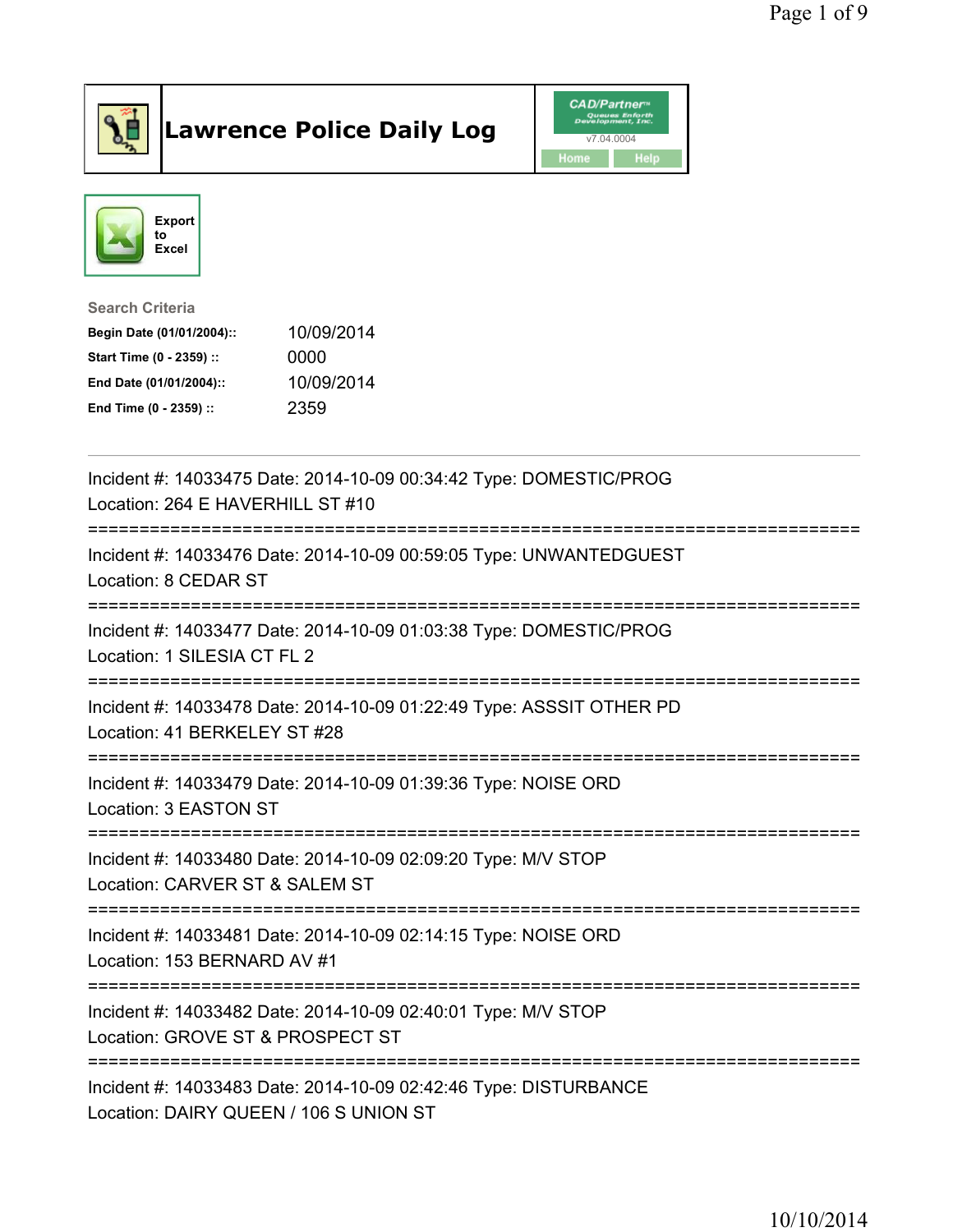| Incident #: 14033484 Date: 2014-10-09 03:05:00 Type: UNKNOWN PROB<br>Location: HESS GAS / 615 BROADWAY                          |
|---------------------------------------------------------------------------------------------------------------------------------|
| Incident #: 14033485 Date: 2014-10-09 03:22:27 Type: M/V STOP<br>Location: HAVERHILL ST & LAWRENCE ST                           |
| Incident #: 14033486 Date: 2014-10-09 04:07:47 Type: NOISE ORD<br>Location: 72 IRENE ST FL 2                                    |
| Incident #: 14033487 Date: 2014-10-09 04:50:06 Type: B&E/PAST<br>Location: 561 LOWELL ST                                        |
| Incident #: 14033488 Date: 2014-10-09 04:54:34 Type: ALARMS<br>Location: KEY POLYMER / 17 SHEPARD ST                            |
| Incident #: 14033489 Date: 2014-10-09 04:58:41 Type: DISTURBANCE<br>Location: 175 ABBOTT ST FL 1 & 2                            |
| :=====================<br>Incident #: 14033490 Date: 2014-10-09 05:35:52 Type: AUTO ACC/NO PI<br>Location: 109 PARK ST          |
| ====================================<br>Incident #: 14033491 Date: 2014-10-09 05:41:15 Type: LOCKOUT<br>Location: 81 TREMONT ST |
| Incident #: 14033492 Date: 2014-10-09 06:14:17 Type: SPECIAL CHECK<br>Location: 41 BERKELEY ST                                  |
| Incident #: 14033493 Date: 2014-10-09 06:55:58 Type: M/V STOP<br>Location: MERRIMACK ST & S BROADWAY                            |
| Incident #: 14033494 Date: 2014-10-09 06:59:10 Type: ABAND MV<br>Location: 1 NIGHTINGALE CT                                     |
| Incident #: 14033495 Date: 2014-10-09 07:09:25 Type: PARK & WALK<br>Location: 205 BROADWAY                                      |
| Incident #: 14033496 Date: 2014-10-09 07:15:04 Type: ALARMS<br>Location: YMCA / 101 AMESBURY ST                                 |
| Incident #: 14033497 Date: 2014-10-09 07:25:38 Type: M/V STOP<br>I contion: I ENOV CT 0 C DDOADMAV                              |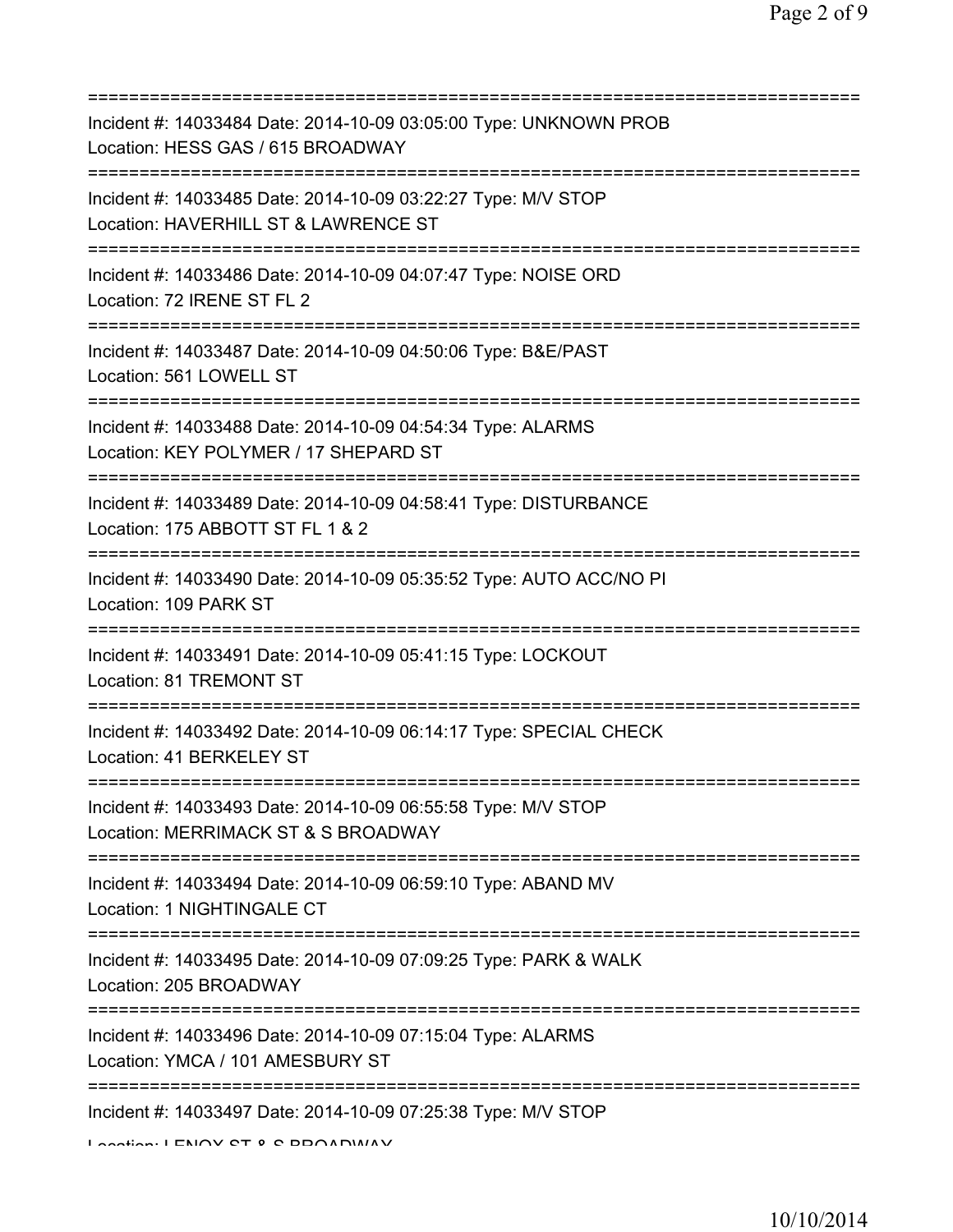| Incident #: 14033498 Date: 2014-10-09 07:34:52 Type: DRUG OVERDOSE<br>Location: COR UNUM MEAL CENTER / 191 SALEM ST               |
|-----------------------------------------------------------------------------------------------------------------------------------|
| Incident #: 14033499 Date: 2014-10-09 07:40:04 Type: B&E/PAST<br>Location: 506 LOWELL ST                                          |
| Incident #: 14033500 Date: 2014-10-09 07:41:13 Type: LOCKOUT<br>Location: 142 MARGIN ST<br>====================================== |
| Incident #: 14033501 Date: 2014-10-09 07:45:39 Type: NOTIFICATION<br>Location: 18 FRANKLIN ST #B608                               |
| Incident #: 14033502 Date: 2014-10-09 07:54:33 Type: AUTO ACC/NO PI<br>Location: BROADWAY & WATER ST<br>=====================     |
| Incident #: 14033503 Date: 2014-10-09 08:03:46 Type: M/V STOP<br>Location: CHESTER ST & S BROADWAY                                |
| Incident #: 14033504 Date: 2014-10-09 08:52:12 Type: M/V STOP<br>Location: ESSEX ST & FRANKLIN ST                                 |
| Incident #: 14033505 Date: 2014-10-09 08:54:04 Type: M/V STOP<br>Location: GREENWOOD ST & LOWELL ST                               |
| Incident #: 14033506 Date: 2014-10-09 08:55:47 Type: BUILDING CHK<br>Location: 107 E CAMBRIDGE ST                                 |
| Incident #: 14033507 Date: 2014-10-09 09:06:24 Type: ALARM/BURG<br>Location: 84 PERRY AV                                          |
| Incident #: 14033508 Date: 2014-10-09 09:16:50 Type: IDENTITY THEFT<br>Location: 25 HOBSON ST                                     |
| ===========================<br>Incident #: 14033509 Date: 2014-10-09 09:30:03 Type: TOW OF M/V<br>Location: 24 CHARDON ST         |
| Incident #: 14033510 Date: 2014-10-09 09:30:27 Type: 209A/SERVE<br>Location: 288 FARNHAM ST                                       |
| Incident #: 14033511 Date: 2014-10-09 09:44:00 Type: 209A/VIOLATION                                                               |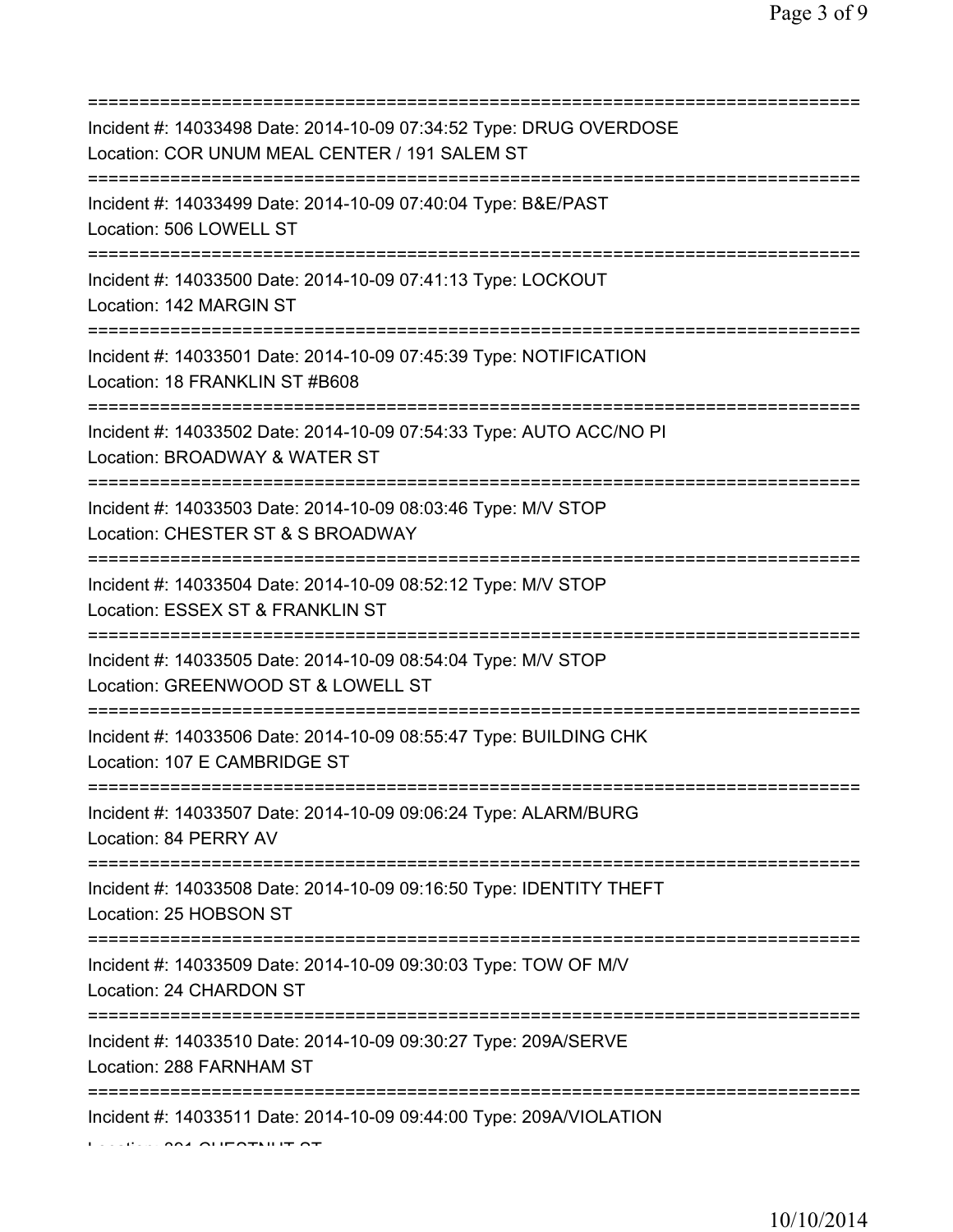=========================================================================== Incident #: 14033512 Date: 2014-10-09 09:44:49 Type: AUTO ACC/UNK PI Location: MERRIMACK ST & S CANAL ST =========================================================================== Incident #: 14033513 Date: 2014-10-09 09:53:56 Type: LARCENY/PAST Location: LAWRENCE HIGH SCHOOL / 70 N PARISH RD =========================================================================== Incident #: 14033514 Date: 2014-10-09 09:58:34 Type: MEDIC SUPPORT Location: 9 HOWE CT #APT 3 =========================================================================== Incident #: 14033516 Date: 2014-10-09 10:00:57 Type: LARCENY/PAST Location: DUNKIN DONUTS / 123 LAWRENCE ST =========================================================================== Incident #: 14033515 Date: 2014-10-09 10:01:30 Type: ALARM/BURG Location: NEW ENGLAND METHODIST CHURCH / 276 ESSEX ST =========================================================================== Incident #: 14033517 Date: 2014-10-09 10:06:17 Type: B&E/PAST Location: 638 ESSEX ST =========================================================================== Incident #: 14033518 Date: 2014-10-09 10:08:07 Type: ALARM/BURG Location: EL CESAR RESTURANT / 99 ESSEX ST =========================================================================== Incident #: 14033519 Date: 2014-10-09 10:15:48 Type: TOW OF M/V Location: 197 UNION ST =========================================================================== Incident #: 14033520 Date: 2014-10-09 10:18:30 Type: SHOPLIFTING Location: 73 WINTHROP AV =========================================================================== Incident #: 14033521 Date: 2014-10-09 10:24:35 Type: TOW OF M/V Location: 53 WOODLAND ST =========================================================================== Incident #: 14033522 Date: 2014-10-09 10:42:56 Type: WARRANT SERVE Location: 358 HAMPSHIRE ST =========================================================================== Incident #: 14033523 Date: 2014-10-09 10:45:02 Type: CK WELL BEING Location: DIAMOND SPRINGS APARTMENTS / 1 BEACON AV #219 =========================================================================== Incident #: 14033524 Date: 2014-10-09 10:47:03 Type: DRUG VIO Location: PHILLIPS ST & SALEM ST =========================================================================== Incident #: 14033525 Date: 2014-10-09 11:12:41 Type: TOW OF M/V

Location: 17 LAWRENCE ST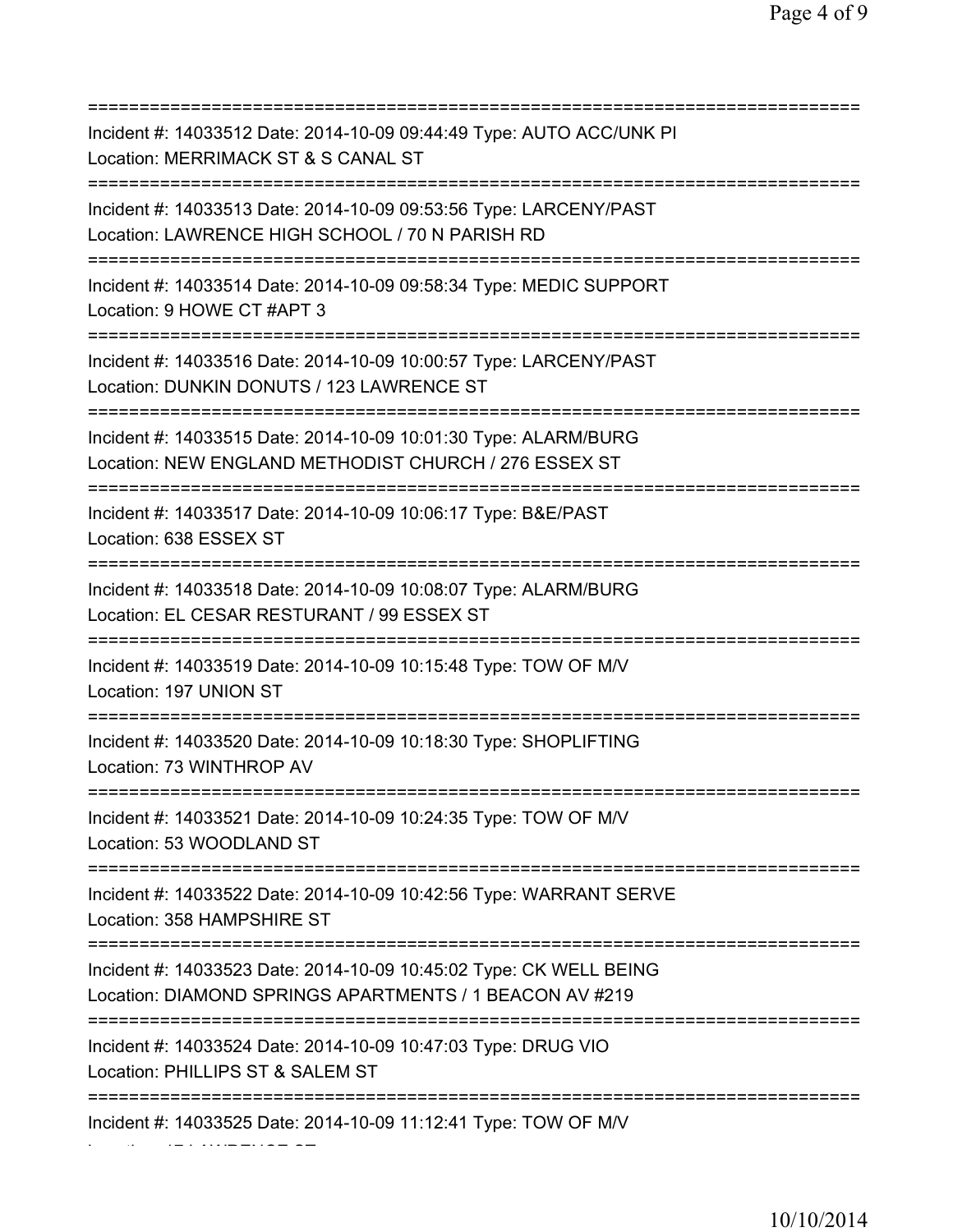=========================================================================== Incident #: 14033526 Date: 2014-10-09 11:17:30 Type: ASSSIT AMBULANC Location: 62 LAWRENCE ST #1 =========================================================================== Incident #: 14033527 Date: 2014-10-09 11:19:07 Type: SUS PERS/MV Location: COMMON ST & HAMPSHIRE ST =========================================================================== Incident #: 14033528 Date: 2014-10-09 11:19:50 Type: ALARM/BURG Location: SCIUTO RESD / 36 B E PLEASANT ST =========================================================================== Incident #: 14033529 Date: 2014-10-09 11:30:08 Type: ASSSIT OTHER PD Location: IDEAL AUTO SERVICE / 222 VALLEY ST =========================================================================== Incident #: 14033530 Date: 2014-10-09 11:31:34 Type: IDENTITY THEFT Location: 33 JUNIPER ST =========================================================================== Incident #: 14033531 Date: 2014-10-09 11:39:10 Type: TOW OF M/V Location: 38 TEXAS AV =========================================================================== Incident #: 14033532 Date: 2014-10-09 11:55:06 Type: WARRANT SERVE Location: 279 PARK ST #6 =========================================================================== Incident #: 14033533 Date: 2014-10-09 11:56:48 Type: TOW OF M/V Location: FLORAL ST =========================================================================== Incident #: 14033534 Date: 2014-10-09 12:16:41 Type: TOW/REPOSSED Location: 54 SAUNDERS ST =========================================================================== Incident #: 14033535 Date: 2014-10-09 12:18:58 Type: GENERAL SERV Location: 279 PARK ST =========================================================================== Incident #: 14033536 Date: 2014-10-09 13:00:21 Type: LARCENY/PAST Location: BROADWAY & LOWELL ST =========================================================================== Incident #: 14033537 Date: 2014-10-09 13:04:36 Type: SUS PERS/MV Location: 229 S UNION ST =========================================================================== Incident #: 14033538 Date: 2014-10-09 13:11:29 Type: TOW OF M/V Location: 101 HIGH ST =========================================================================== Incident #: 14033539 Date: 2014-10-09 13:22:43 Type: MV/BLOCKING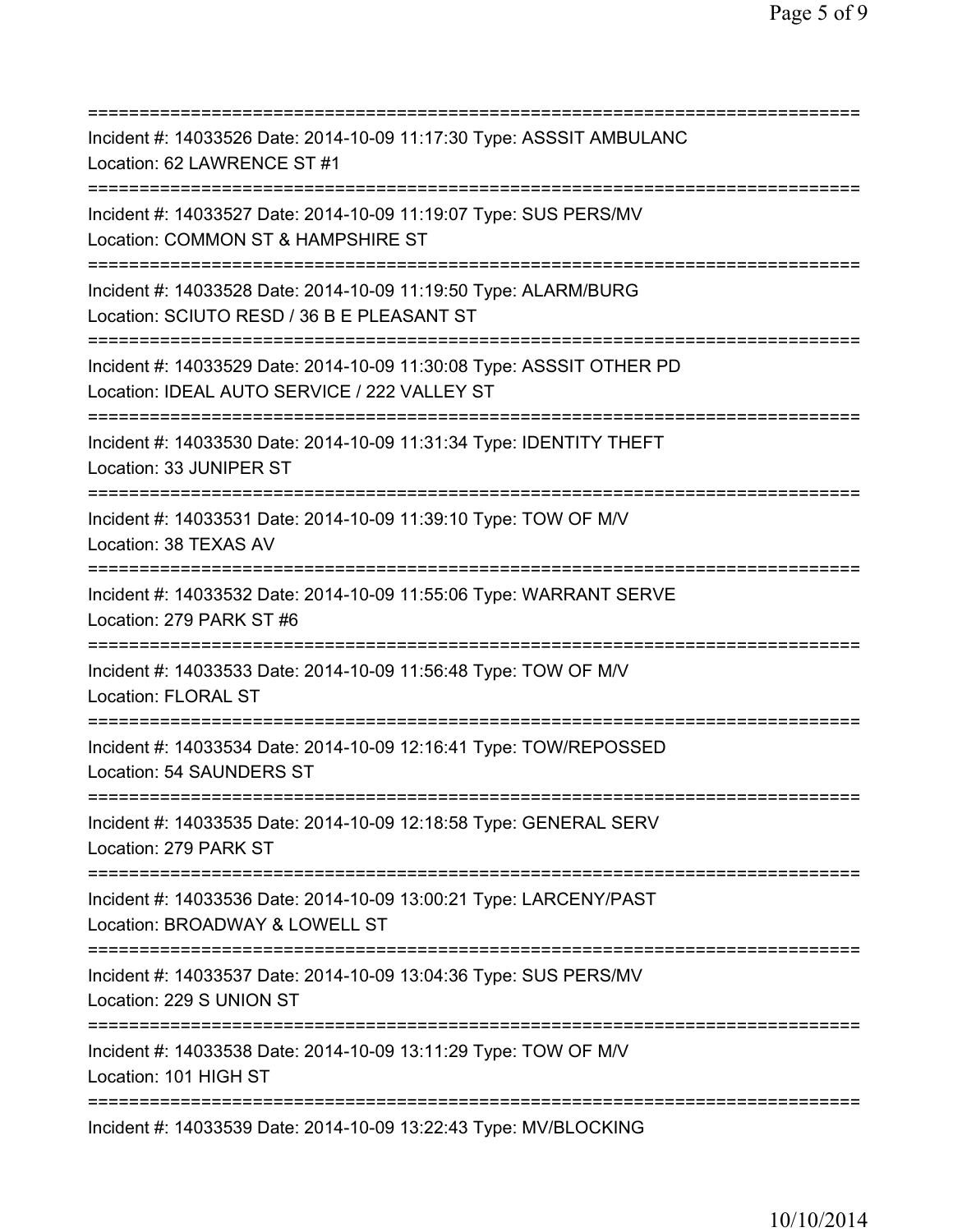| ============================                                                                                                          |
|---------------------------------------------------------------------------------------------------------------------------------------|
| Incident #: 14033540 Date: 2014-10-09 13:43:45 Type: SUS PERS/MV<br>Location: 218 PROSPECT ST                                         |
| Incident #: 14033541 Date: 2014-10-09 13:44:27 Type: MEDIC SUPPORT<br>Location: 268 S BROADWAY                                        |
| Incident #: 14033542 Date: 2014-10-09 13:45:21 Type: ALARM/BURG<br>Location: 273 PROSPECT ST                                          |
| Incident #: 14033543 Date: 2014-10-09 13:56:11 Type: TOW OF M/V<br>Location: 25 SUMMER ST                                             |
| Incident #: 14033544 Date: 2014-10-09 13:57:35 Type: TOW OF M/V<br>Location: 95 SUMMER ST                                             |
| Incident #: 14033545 Date: 2014-10-09 14:00:58 Type: SUS PERS/MV<br>Location: 233 JACKSON ST<br>===========================           |
| Incident #: 14033546 Date: 2014-10-09 14:06:24 Type: MEDIC SUPPORT<br>Location: 356 JACKSON ST FL 1                                   |
| Incident #: 14033547 Date: 2014-10-09 14:15:16 Type: LARCENY/PAST<br>Location: GAS & GO / 150 WINTHROP AV<br>======================== |
| Incident #: 14033548 Date: 2014-10-09 14:18:36 Type: LARCENY/PAST<br>Location: HAMPSHIRE ST & PARK ST                                 |
| Incident #: 14033549 Date: 2014-10-09 14:26:51 Type: DRUG VIO<br>Location: 73 WINTHROP AV                                             |
| Incident #: 14033550 Date: 2014-10-09 15:00:58 Type: LARCENY/PAST<br>Location: LAWRENCE HIGH SCHOOL / 233 HAVERHILL ST                |
| Incident #: 14033551 Date: 2014-10-09 15:12:32 Type: SUS PERS/MV<br>Location: 14 ALLSTON ST                                           |
| Incident #: 14033552 Date: 2014-10-09 15:24:30 Type: SHOPLIFTING<br>Location: 73 WINTHROP AV                                          |
| ===========================<br>Incident #: 14033553 Date: 2014-10-09 15:32:25 Type: AUTO ACC/NO PI                                    |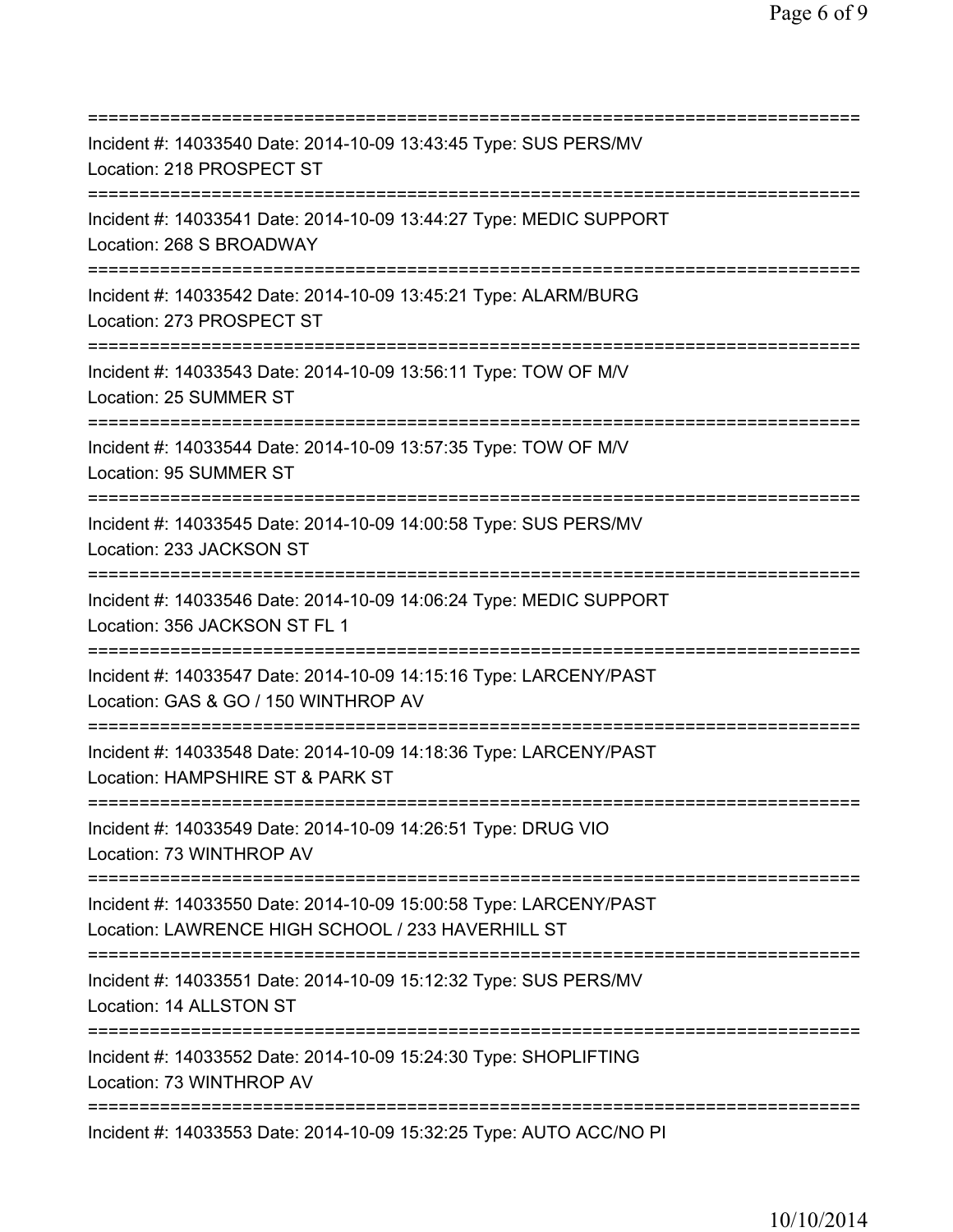Location: ERVING AV & SHORT ST =========================================================================== Incident #: 14033554 Date: 2014-10-09 15:58:41 Type: DRUG VIO Location: HAFFNERS / PARKER & SALEM =========================================================================== Incident #: 14033555 Date: 2014-10-09 16:02:41 Type: THREATS Location: 2 APPLETON ST #ST =========================================================================== Incident #: 14033556 Date: 2014-10-09 16:31:39 Type: ALARM/BURG Location: 11 W DALTON ST =========================================================================== Incident #: 14033557 Date: 2014-10-09 16:42:50 Type: CK WELL BEING Location: 2 EXETER ST =========================================================================== Incident #: 14033558 Date: 2014-10-09 16:47:47 Type: AUTO ACC/UNK PI Location: 27 KNOX ST =========================================================================== Incident #: 14033559 Date: 2014-10-09 17:12:28 Type: M/V STOP Location: MARKET ST & S UNION ST =========================================================================== Incident #: 14033560 Date: 2014-10-09 17:12:55 Type: HIT & RUN M/V Location: 161 FARNHAM ST =========================================================================== Incident #: 14033561 Date: 2014-10-09 17:34:09 Type: M/V STOP Location: BROADWAY & CONCORD ST =========================================================================== Incident #: 14033562 Date: 2014-10-09 17:36:34 Type: E911 HANGUP Location: 79 WILLIAM ST =========================================================================== Incident #: 14033563 Date: 2014-10-09 18:12:57 Type: THREATS Location: 15 UNION ST =========================================================================== Incident #: 14033564 Date: 2014-10-09 18:43:02 Type: SUS PERS/MV Location: 124 FARNHAM ST =========================================================================== Incident #: 14033565 Date: 2014-10-09 18:57:59 Type: M/V STOP Location: MERRIMACK ST & PARKER ST =========================================================================== Incident #: 14033566 Date: 2014-10-09 18:59:37 Type: MV/BLOCKING Location: 32 PLEASANT ST ===========================================================================

Incident #: 14033567 Date: 2014 10 09 19:04:22 Type: DISTURBANCE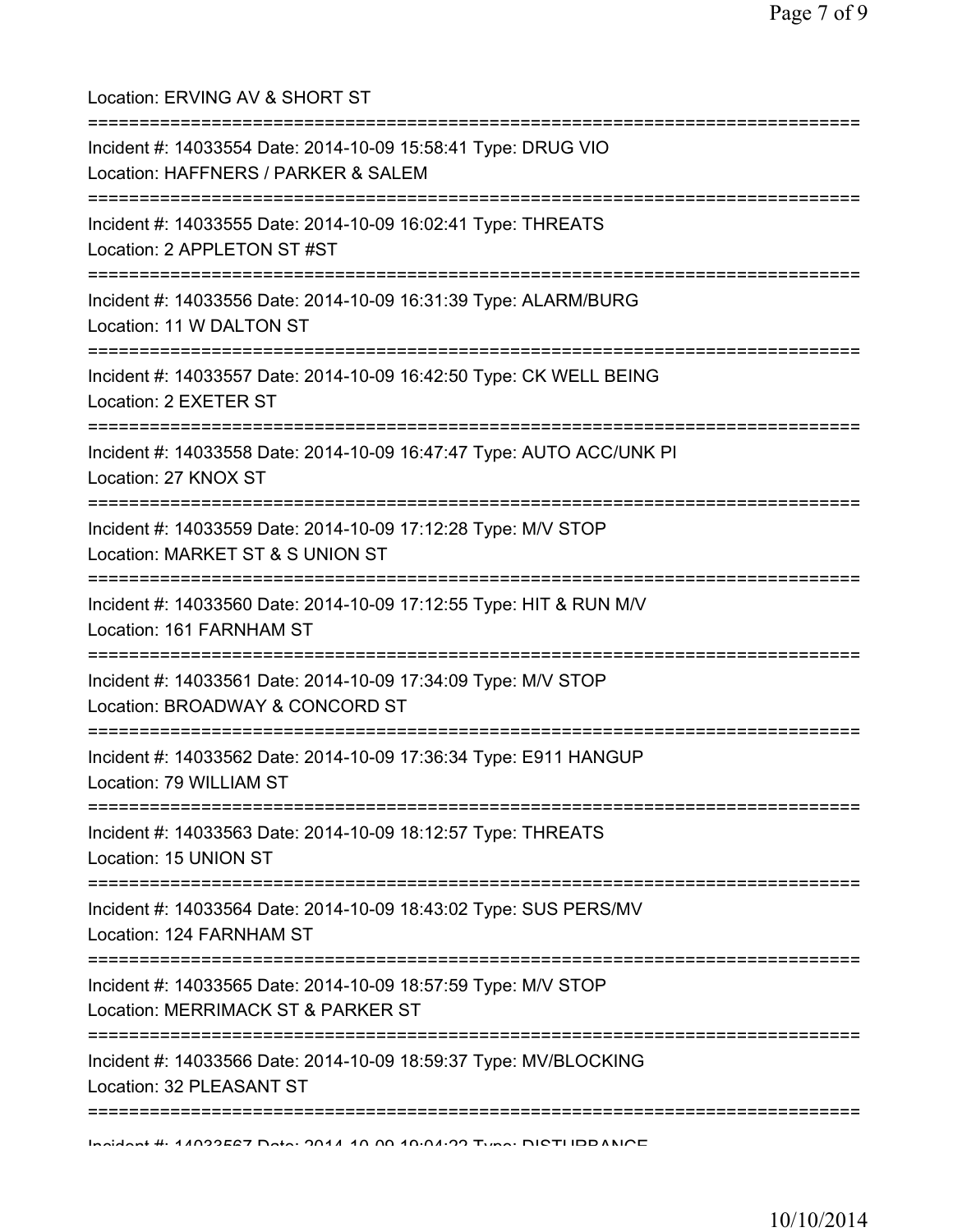## Location: 296 BROADWAY

| Incident #: 14033568 Date: 2014-10-09 19:29:35 Type: MAN DOWN<br>Location: SMILES DENTAL CENTER / 343 ESSEX ST               |
|------------------------------------------------------------------------------------------------------------------------------|
| Incident #: 14033569 Date: 2014-10-09 19:35:55 Type: SUS PERS/MV<br>Location: HIGH ST                                        |
| Incident #: 14033570 Date: 2014-10-09 19:52:20 Type: M/V STOP<br>Location: S UNION ST & WINTHROP AV                          |
| Incident #: 14033571 Date: 2014-10-09 19:56:55 Type: M/V STOP<br>Location: WINTHROP AV<br>===============================    |
| Incident #: 14033572 Date: 2014-10-09 20:11:17 Type: DRUG OVERDOSE<br>Location: 383 HAVERHILL ST FL 3                        |
| Incident #: 14033573 Date: 2014-10-09 20:47:27 Type: ALARM/BURG<br>Location: SHOP STREET J & HV INC / 696 ESSEX ST           |
| Incident #: 14033574 Date: 2014-10-09 21:04:57 Type: CK WELL BEING<br>Location: 2 EXETER ST                                  |
| Incident #: 14033575 Date: 2014-10-09 21:07:07 Type: SUS PERS/MV<br>Location: 31 KENDRICK ST FL 3                            |
| Incident #: 14033576 Date: 2014-10-09 21:18:15 Type: SUS PERS/MV<br>Location: 4 EXETER ST                                    |
| ==========<br>Incident #: 14033577 Date: 2014-10-09 21:42:17 Type: HIT & RUN M/V<br>Location: DUNKIN DONUTS / 581 ANDOVER ST |
| Incident #: 14033578 Date: 2014-10-09 21:56:09 Type: SUS PERS/MV<br>Location: 83 SUNRAY ST                                   |
| Incident #: 14033579 Date: 2014-10-09 21:57:46 Type: SUS PERS/MV<br>Location: 209 PARK ST                                    |
| Incident #: 14033580 Date: 2014-10-09 22:01:48 Type: M/V STOP<br>Location: BROADWAY & LOWELL ST                              |
|                                                                                                                              |